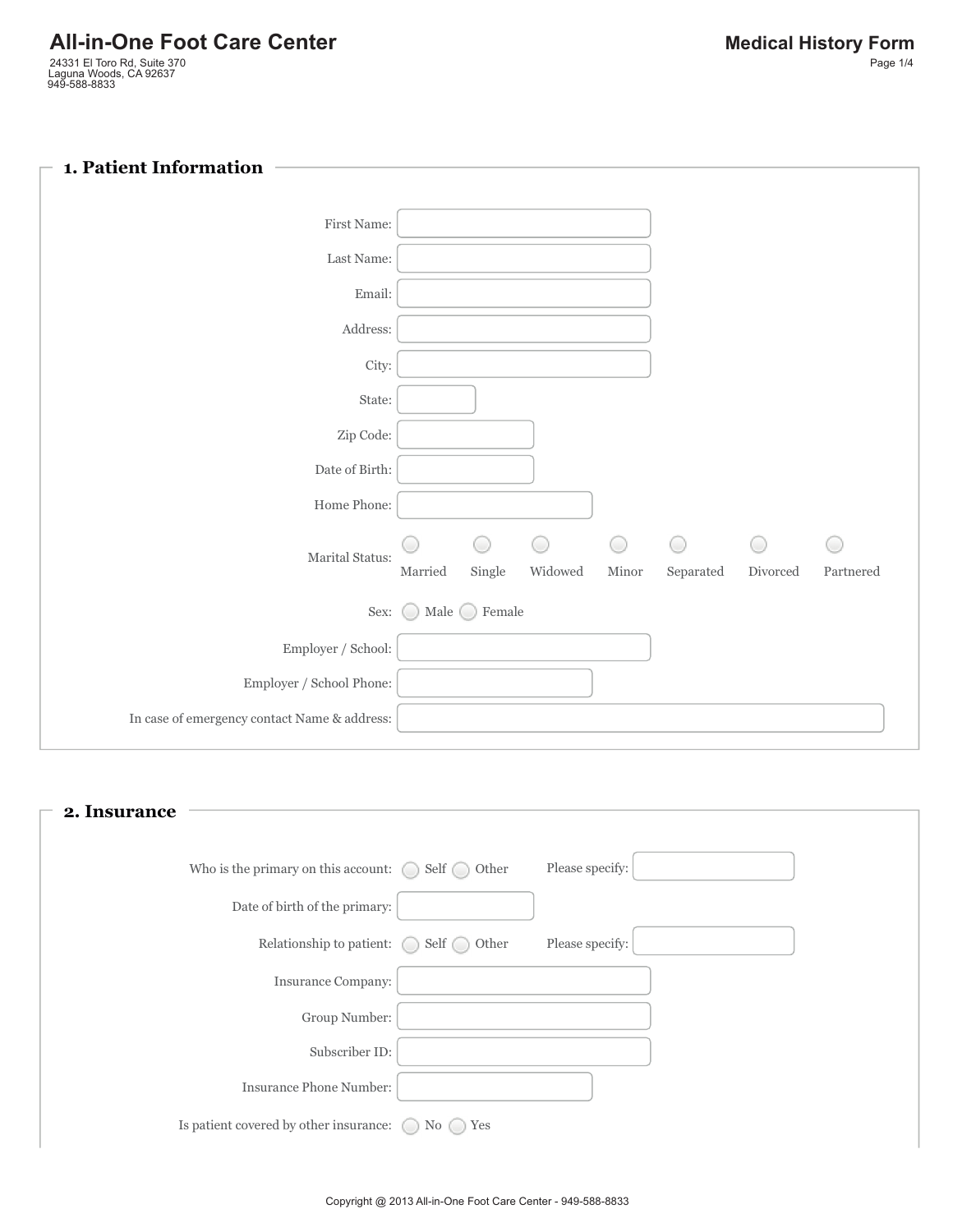### All-in-One Foot Care Center **Medical History Form**

24331 El Toro Rd, Suite 370 Laguna Woods, CA 92637 949-588-8833

#### **INSURANCE ASSIGNMENT AND RELEASE**

I certify that I have insurance coverage with the above insurance company and assign directly to All-in-One Foot Care Center all insurance benefits, if any, otherwise payable to me for services rendered. I understand that I am financially responsible for all charges whether or not paid by insurance. I authorize the use of my acceptance on all insurance submissions. All-in-One Foot Care Center may use my health care information and may disclose such information to the above-named insurance company(ies) and their agents for the purpose of obtaining payment for services and determining insurance benefits or the benefits payable for related services. This consent will end when my current treatment plan is completed or one year from the submission date of this form.

|                              | I Agree (Beneficiary, Guardian or Personal Representative) |  |
|------------------------------|------------------------------------------------------------|--|
| Name:                        |                                                            |  |
| Relationship to beneficiary: |                                                            |  |

### **3. Podiatric and Medical History**

| Main reason for visiting us: e.g. foot, ankle, knee                             | Have you been to a Podiatrist(s) before:                          | No.<br>Yes | Please list name(s)specify:                                               |                                          |
|---------------------------------------------------------------------------------|-------------------------------------------------------------------|------------|---------------------------------------------------------------------------|------------------------------------------|
|                                                                                 | Cigarette / Tobacco use: $\bigcap$ No $\bigcap$ Yes               |            | Please specify years smoked:                                              |                                          |
| Is there any personal or family history of diabetes: $\bigcap$ No $\bigcap$ Yes |                                                                   |            |                                                                           |                                          |
|                                                                                 |                                                                   |            | Please indicate which foot problems you now have or have had in the past: |                                          |
|                                                                                 | Ankle Pain: $\bigcirc$ Yes $\bigcirc$ No                          |            |                                                                           | Flat Feet: $\bigcap$ Yes $\bigcap$<br>N0 |
| Athlete's Foot:                                                                 | Yes<br>No                                                         |            | Foot or Leg Cramps:                                                       | $\bigcap$ Yes $\bigcap$<br>No            |
| Bunions:                                                                        | Yes $\bigcap$ No<br>$\left( \begin{array}{c} \end{array} \right)$ |            |                                                                           | Heel Pain: $\bigcap$ Yes $\bigcap$<br>No |
| Corns & Calluses:                                                               | Yes $\bigcap$<br>No                                               |            | Ingrown Toenails:                                                         | Yes $\bigcap$<br>No                      |
| Cramps or Numbness in Feet or<br>Legs:                                          | No<br>Yes                                                         |            | Plantar Warts:                                                            | $\bigcirc$ Yes $\bigcirc$<br>No          |
| Please choose "YES" or "NO" to indicate if you have had any of the followings:  |                                                                   |            |                                                                           |                                          |
| AIDS/HIV:                                                                       | Yes $\bigcap$ No                                                  |            | Hepatitis or Jaundice: $\bigcap$ Yes $\bigcap$                            | No                                       |
|                                                                                 |                                                                   |            |                                                                           |                                          |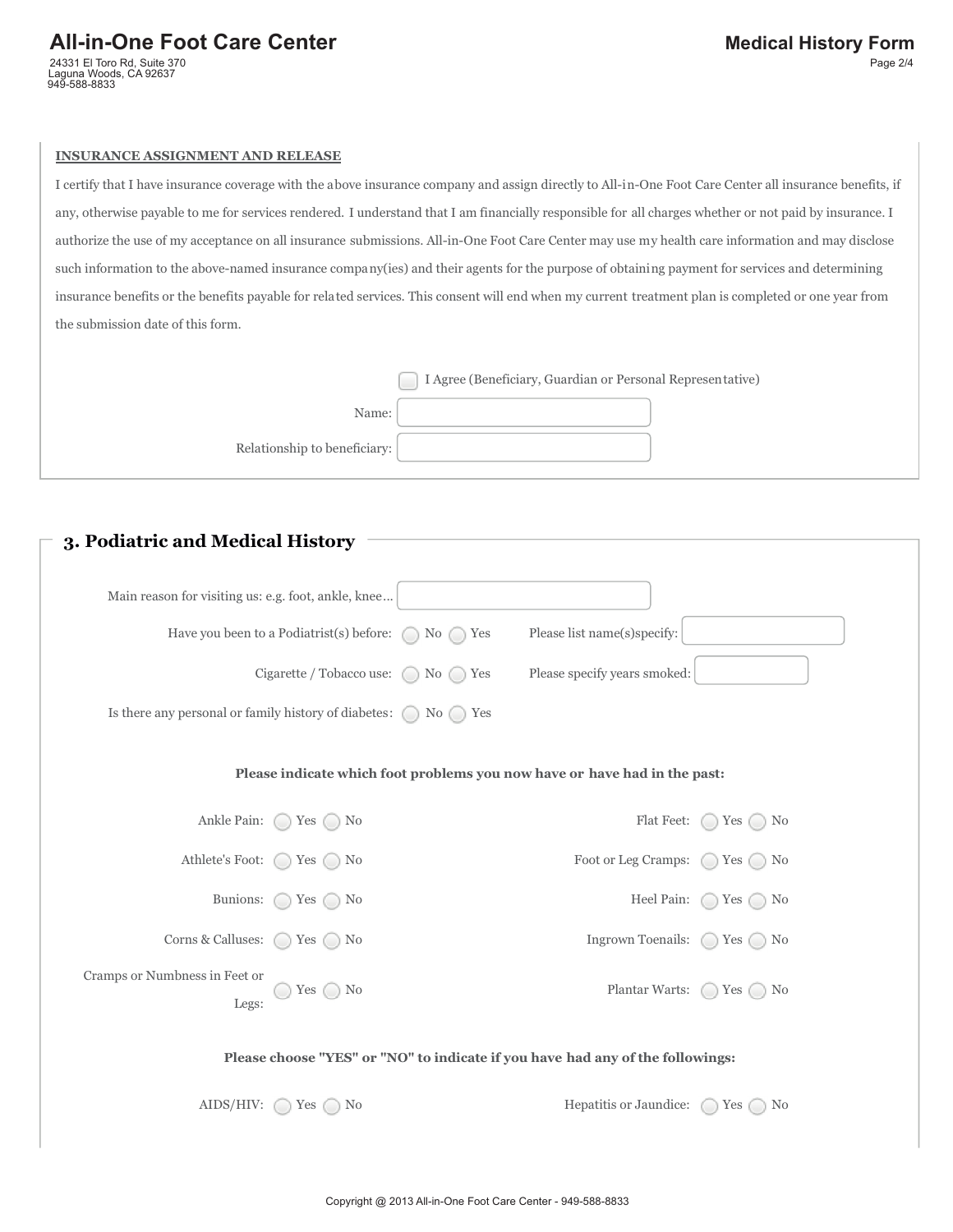## **All-in-One Foot Care Center**

24331 El Toro Rd, Suite 370 Laguna Woods, CA 92637 949-588-8833

| Allergies to Anesthetics: $\bigcirc$ Yes $\bigcirc$ No       |                                      | High Blood Pressure:      | $\left(\begin{smallmatrix} 1\\ 1\end{smallmatrix}\right)$ | Yes $\bigcirc$ No |  |
|--------------------------------------------------------------|--------------------------------------|---------------------------|-----------------------------------------------------------|-------------------|--|
| Allergies to Medicine or Drugs: $\bigcirc$ Yes $\bigcirc$ No |                                      | Kidney Problems:          | $\bigcirc$ Yes $\bigcirc$ No                              |                   |  |
| Anemia:                                                      | $\bigcirc$ Yes $\bigcirc$ No         | Liver Disease:            | $\bigcirc$ Yes $\bigcirc$ No                              |                   |  |
|                                                              | Angina: $\bigcirc$ Yes $\bigcirc$ No | Low Blood Pressure:       | $\bigcirc$ Yes $\bigcirc$ No                              |                   |  |
| Arthritis:                                                   | $\bigcirc$ Yes $\bigcirc$ No         | Neuropathy:               | $\left( \quad \right)$                                    | Yes $\bigcirc$ No |  |
| Artificial Heart Valves or Joints: ◯ Yes ◯ No                |                                      | Phlebitis:                | ( )                                                       | Yes $\bigcirc$ No |  |
| Asthma:                                                      | $\bigcirc$ Yes $\bigcirc$ No         | Psychiatric Care:         | $\left( \quad \right)$                                    | Yes $\bigcirc$ No |  |
|                                                              | Back Problems: ◯ Yes ◯ No            | Radiation Treatment:      | $\left( \quad \right)$                                    | Yes $\bigcirc$ No |  |
| Bleeding Disorders: $\bigcirc$ Yes $\bigcirc$ No             |                                      | Rash:                     | ( )                                                       | Yes $\bigcirc$ No |  |
|                                                              | Cancer: $\bigcirc$ Yes $\bigcirc$ No | Respiratory Disease:      | $\left( \quad \right)$                                    | Yes $\bigcirc$ No |  |
| Chemical Dependency: $\bigcirc$ Yes $\bigcirc$ No            |                                      | Rheumatic Fever:          | $()$ Yes $()$ No                                          |                   |  |
| Chest Pain: $\bigcirc$                                       | Yes $\bigcirc$ No                    | Shortness of Breath:      | $\left( \quad \right)$                                    | Yes $\bigcirc$ No |  |
| Chronic Diarrhea:                                            | Yes $\bigcirc$ No                    | Sinus Problems:           |                                                           | Yes $\bigcirc$ No |  |
| Circulatory Problems: O                                      | Yes $\bigcap$ No                     | Special Diet:             | Yes                                                       | $\bigcirc$ No     |  |
| Diabetes:                                                    | Yes $\bigcirc$ No<br>( )             | Stroke:                   | 0                                                         | Yes $\bigcirc$ No |  |
| Ear Problems:                                                | Yes<br>N <sub>0</sub><br>( )         | Swelling in Ankles, Feet: | Yes<br>( )                                                | $\bigcirc$ No     |  |
| Epilepsy:                                                    | Yes $\Box$<br>N <sub>0</sub>         | Swollen Neck Glands:      | Yes                                                       | $\Box$ No         |  |
| Eye Problems: $\bigcirc$                                     | Yes<br>N <sub>0</sub><br>(           | Tired Feet:               | Yes<br>$(\ )$                                             | No                |  |
| Fainting:                                                    | Yes<br>N <sub>0</sub>                | Tuberculosis:             | Yes                                                       | N <sub>0</sub>    |  |
| Gout:                                                        | Yes<br>N <sub>0</sub>                | Ulcers:                   | Yes                                                       | No                |  |
| Headaches:                                                   | $\gamma$ Yes (<br>  No               | Varicose Veins:           | Yes                                                       | N <sub>0</sub>    |  |
| Heart Disease:                                               | Yes $\bigcap$<br>No                  | Venereal Disease:         | Yes                                                       | N <sub>0</sub>    |  |
| Hemophilia:                                                  | Yes (<br>N <sub>0</sub>              | Weight Loss, Unexplained: | Yes                                                       | No                |  |
|                                                              | Surgeries you have had:              |                           |                                                           |                   |  |
| Hospitalization other than for the surgeries listed:         |                                      |                           |                                                           |                   |  |